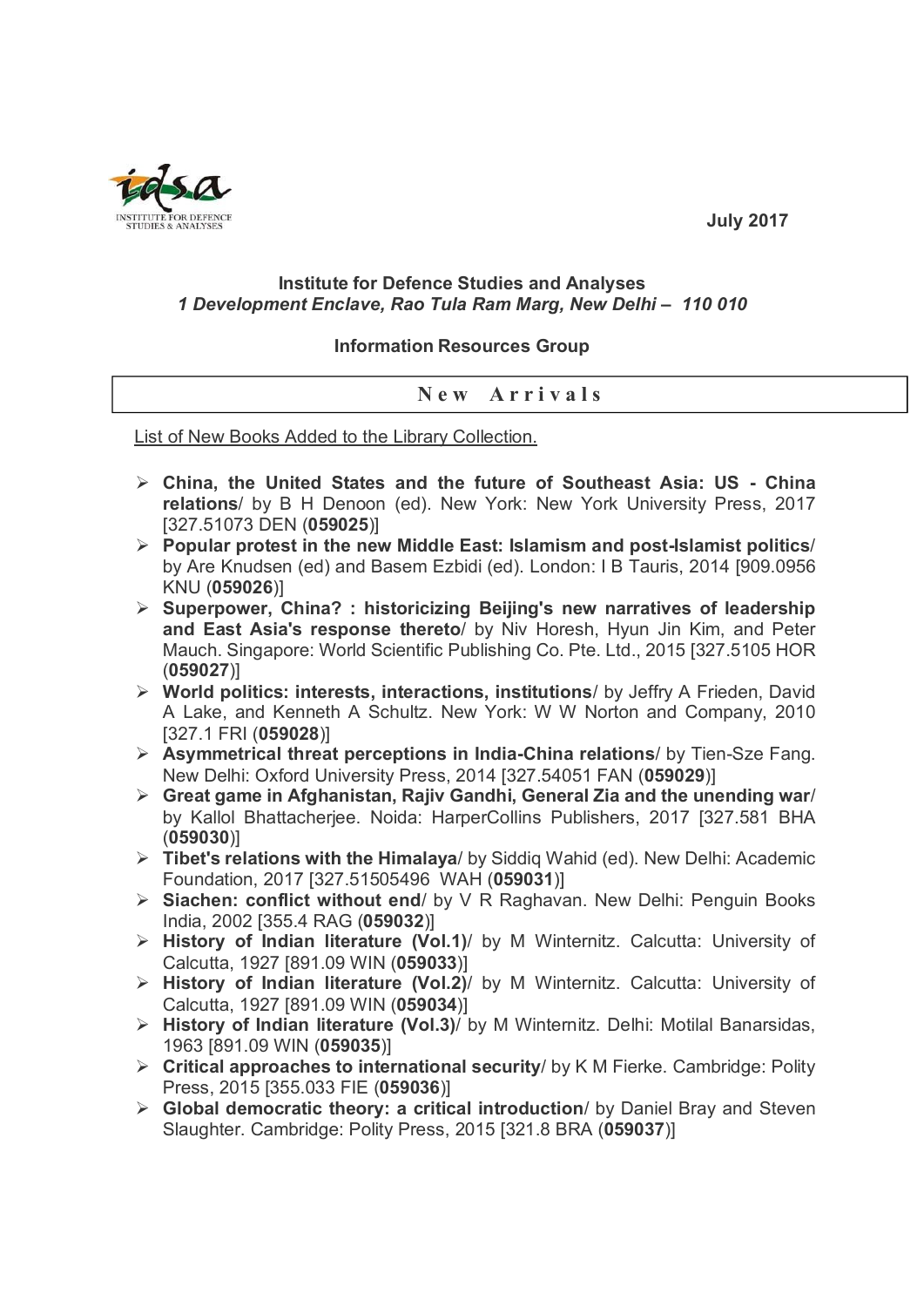- **Star and the stripes: a history of the foreign policies of American jews**/ by Michael N Barnett. Princeton: Princeton University Press, 2016 [973.04924 BAR (**059038**)]
- **Plural international relations in a divided world**/ by Stephen Chan. Cambridge: Polity Press, 2017 [327.101 CHA (**059039**)]
- **China's hegemony: four hundred years of East Asian domination**/ by Ji-Young Lee. New York: Columbia University Press, 2016 [327.5105 LEE (**059040**)]
- **Encountering difference: diasporic traces, creolizing spaces**/ by Robin Cohen. Cambridge: Polity Press, 2016 [306 COH (**059041**)]
- **China rising: Chinese foreign policy in a changing world**/ by Guoli Liu. London: Palgrave, 2017 [327.51 LIU (**059042**)]
- **Politics and time: docementing the event**/ by Michael J Shapiro. Cambridge: Polity Press, 2016 [320.01 SHA (**059043**)]
- **Global political theory**/ by David Held (ed) and Pietro Maffettone (ed). Cambridge: Polity Press, 2016 [172.4 HEL (**059044**)]
- **Foreign policy in the twenty-first century**/ by Christopher Hill. London: Palgrave, 2016 [327.1 HIL (**059045**)]
- **Killing of Osama bin Laden**/ by Seymour M Hersh. London: Verso, 2017 [327.73009 HER (**059046**)]
- **Violence and Islam: conversations with Houria Abdelouahed**/ by Adonis. Cambridge: Polity Press, 2016 [297.2 ADO (**059047**)]
- **Democracy in decline: rebuilding its future**/ by Philip Kotler. New Delhi: Sage Publications India Pvt Ltd, 2017 [320.973 KOT (**059048**)]
- **Kashmir: exposing the myth behind the narrative**/ by Khalid Bashir Ahmad. New Delhi: Sage Publications India Pvt Ltd, 2017 [954.60072 AHM (**059049**)]
- **Bottom-up approaches in governance and adaptation for sustainable development: case studies from India and Bangladesh**/ by Pradip Swarnakar (ed), Stephen Zavestoski (ed), and Binay Kumar Pattnaik (ed). New Delhi: Sage Publications India Pvt Ltd, 2017 [338.954 SWA (**059050**)]
- **Mini-India: the politics of migration and subalternity in the Andaman Islands**/ by Philipp Zehmisch. New Delhi: Oxford University Press, 2017 [954.8 ZEH (**059051**)]
- **We know all about you: the story of surveillance in Britain and America**/ by Rhodri Jeffreys-Jones. Oxford: Oxford University Press, 2017 [005.805 JEF (**059052**)]
- **Keeping India safe: the dilemma of internal security**/ by Vappala Balachandran. Noida: HarperCollins Publishers, 2017 [352.350954 BAL (**059053**)]
- **Beyond jihad: the pacifist tradition in West African Islam**/ by Lamin Sanneh. New York: Oxford University Press, 2016 [297.0966 SAN (**059054**)]
- **Power triangle: military, security and politics in regime change**/ by Hazem Kandil. New York: Oxford University Press, 2016 [321.09 KAN (**059055**)]
- **Norms without the great powers: international law and changing social standards in world politics**/ by Adam Bower. New York: Oxford University Press, 2017 [327.1 BOW (**059056**)]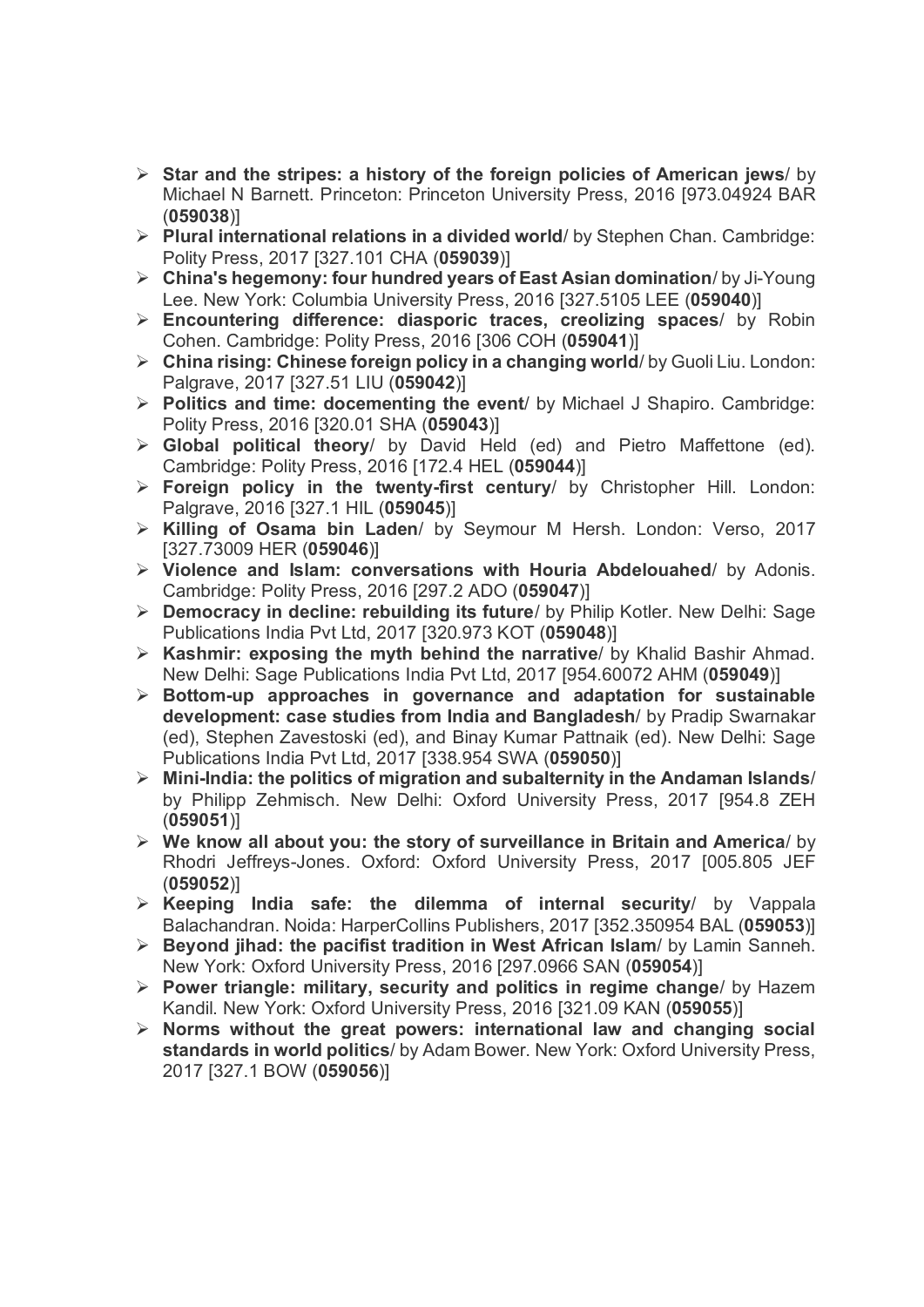- **Growing the tree of science: Homi Bhabha and the Tata Institute of Fundamental Research**/ by Indira Chowdhury. New Delhi: Oxford University Press, 2016 [507.20954 CHO (**059057**)]
- **War from the ground up: twenty first century combat as politics**/ by Emile Simpson. London: Hurst and Company, 2015 [355.02 SIM (**059058**)]
- **Arms control and cooperative security**/ by Jeffrey A Larsen (ed), James J Wirtz (ed). New Delhi: Viva Books, 2011 [355.02 LAR (**059059**)]
- **Bangladesh: a political history since independence**/ by Ali Riaz. London: I B Tauris, 2016 [954.92 RIA (**059060**)]
- **Disarmament, demobilization, and reintegration: theory and practice**/ by Desmond Molloy. Colorado: Kumarian Press, 2017 [327.1 MOL (**059061**)]
- **Fundamentals of information systems security**/ by David Kim and Michael G Solomon. Burlington: Jones and Barlett Learning, 2014 [005.8 KIM (**059062**)]
- **Prohibiting chemical and biological weapons: multilateral regimes and their evolution**/ by Alexander Kelle. Colorado: Lynne Rienner Publishers, 2014 [327.1745 KEL (**059063**)]
- **Qatar: rise to power and influence**/ by Allen J Fromherz. London: I B Tauris, 2017 [953.63 FRO (**059064**)]
- **Remote sensing: principles and applications**/ by B C Panda. New Delhi: Viva Books, 2005 [621.3678 PAN (**059065**)]
- **Responding to genocide: the politics of international action**/ by Adam Lupel (ed) and Ernesto Verdeja (ed). New Delhi: Viva Books, 2016 [364.15 LUP (**059066**)]
- **Right to be forgotten: privacy and the media in the digital age**/ by George Brock. London: I B Tauris. [302.23 BRO (**059067**)]
- **Small-state mediation in international conflicts: diplomacy and negotiation in Israel-Palestine**/ by Jacob Eriksson. London: I B Tauris, 2015 [327.5694 ERI (**059068**)]
- **Terrorist transgressions: gender and the visual culture of the terrorist**/ by Sue Malvern (ed) and Gabriel Koureas (ed). London: I B Tauris, 2014 [363.325 MAL (**059069**)]
- **Origins of ISIS: the collapse of nations and revolution in the Middle East**/ by Simon Mabon and Stephen Royle. London: I B Tauris, 2017 [363.325 MAB (**059070**)]
- **South Asia papers: a critical anthology of writings**/ by Stephen Philip Cohen. Washington, D C: Brookings Institution Press, 2016 [954 COH (**059071**)]
- **UN Security Council in the twenty-first century**/ by Sebastian von Einsiedel (ed), David M Malone (ed) and Bruno Stagno Ugarte (ed). New Delhi: Viva Books, 2017 [341.23 EIN (**059072**)]
- **United States and multilateral treaties: a policy puzzle**/ by Johannes Thimm. Colorado: FirstForum Press, 2016 [341.02650973 THI (**059073**)]
- **World since 1945**/ by Wayne C McWilliams and Harry Piotrowski. New Delhi: Viva Books, 2016 [909.82 MCW (**059074**)]
- **Under the black flag: at the frontier of the new jihad**/ by Sami Moubayed. London: I B Tauris, 2016 [363.325095691 MOU (**059075**)]